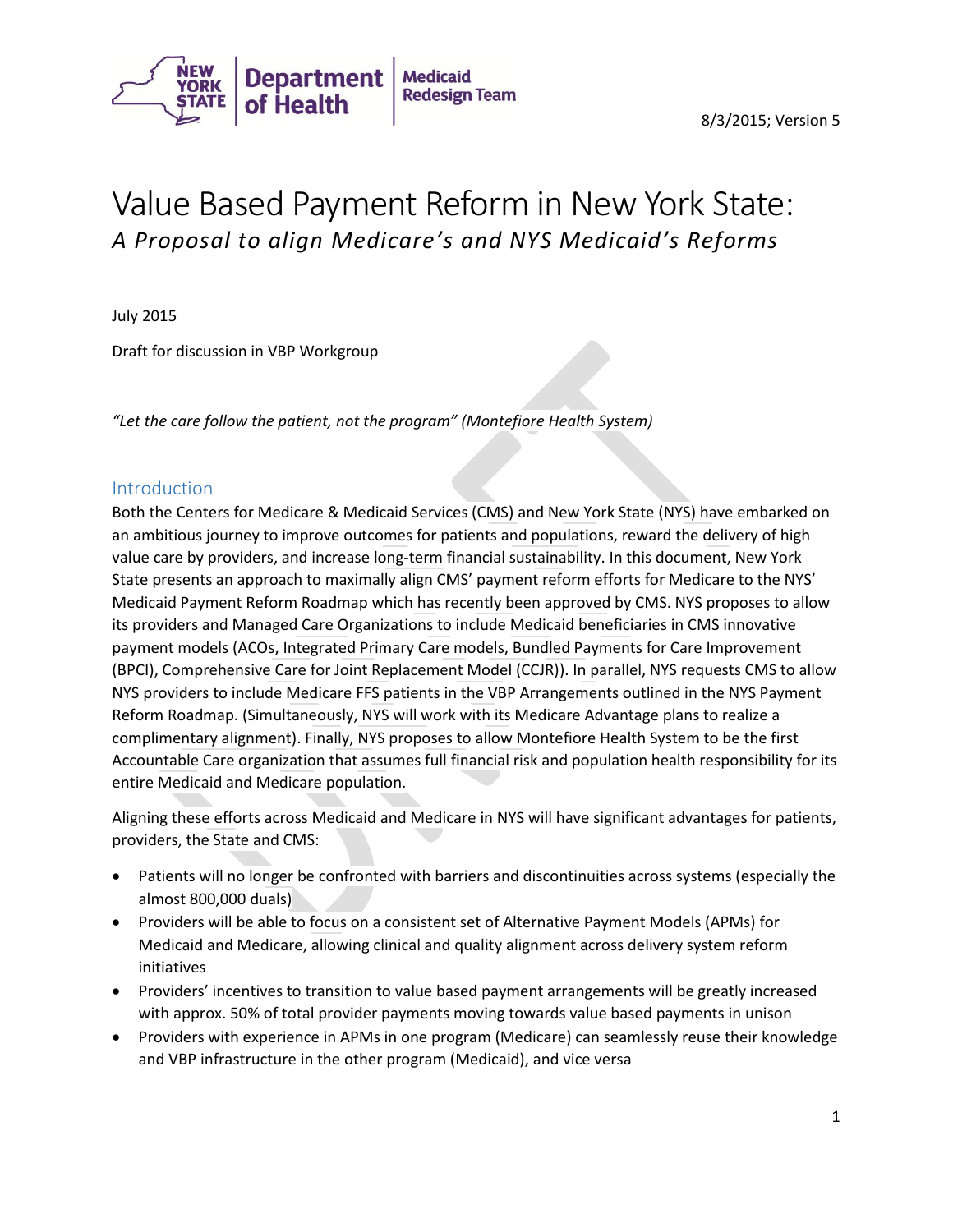

- Alignment between payment mechanisms (Medicaid and Medicare) greatly reduces administrative costs
- Financially weak safety-net providers in NYS will be greatly supported by the ability to be rewarded for delivering value consistently across Medicaid and Medicare
- Uniquely, NYS stakeholders (including providers and managed care organizations) have actively participated in the creation of the Roadmap and have committed themselves to the APMs described in the Roadmap (including 'off-menu' APMs that will be equally valueoriented). These same stakeholders have pressed the State to request CMS to align its reforms with NYS (and vice versa). This offers a significant step for CMS to achieve its goal of realizing 50% of Medicare payments tied to quality or value through APMs by the end of 2018.
- Alignment across systems increases the numbers and diversity of beneficiaries that can be included in the APMs, enhancing the ability for providers to participate in these APMs as well as the ability for CMS to test these models more comprehensively.



 The NYS VBP Arrangements have been designed building upon the latest national and global insights and lessons learned, including those of CMS' Innovation Center. Realizing and subsequently monitoring this alignment would be perfect input for the Health Care Payment Learning and Action Network.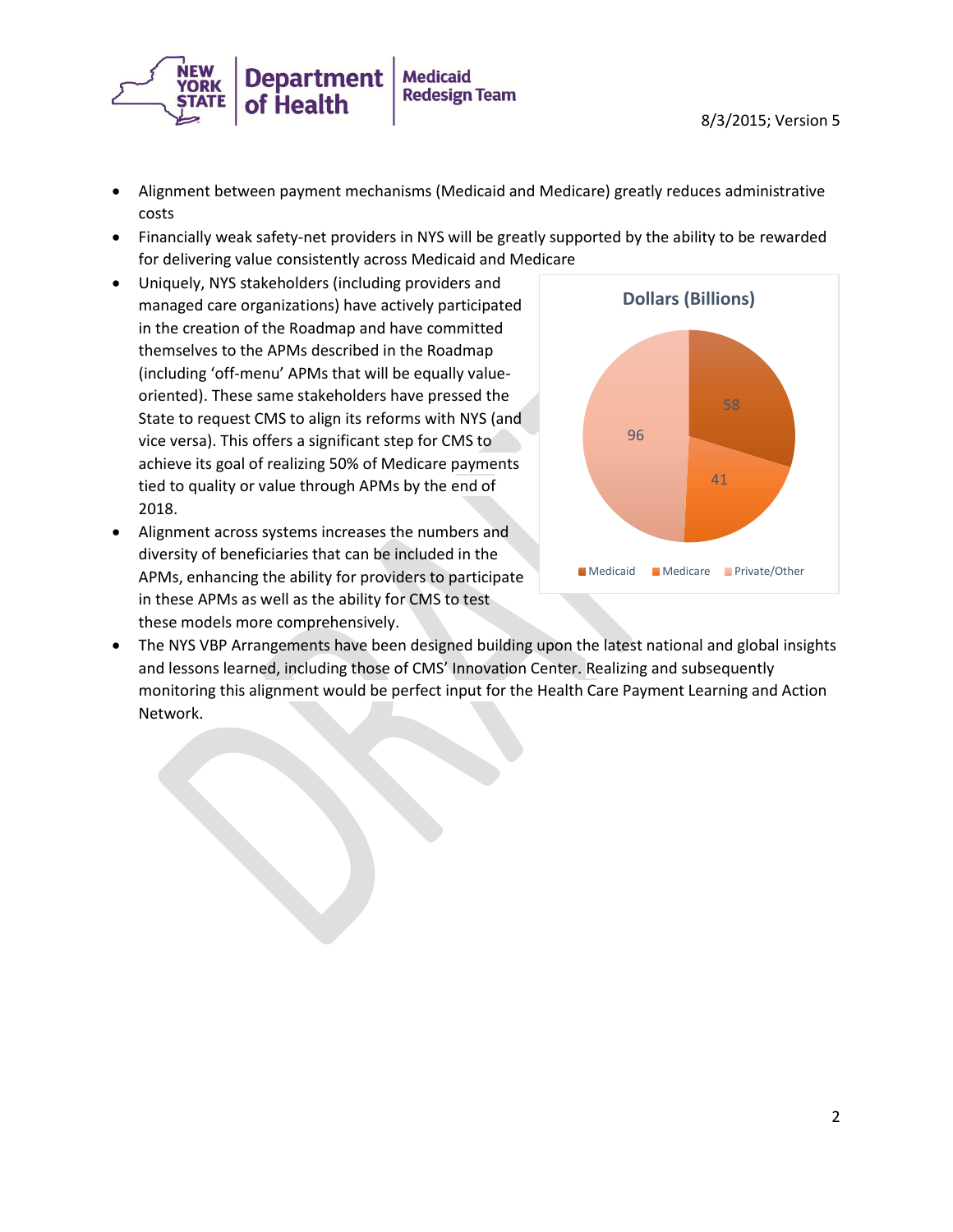

#### 8/3/2015; Version 5



#### *2014 data. The lighter colored bars indicate dual eligibles.*

*Sources: Kaiser Family Foundation (kff.org); Medicare-Medicaid Linked Enrollee Analytic Data Source (MMLEADS) Version 2.0 files (cms.gov);12-14 Medicare Enrollment File[, https://www.cms.gov/Research-](https://www.cms.gov/Research-Statistics-Data-and-Systems/Statistics-Trends-and-Reports/MCRAdvPartDEnrolData/MA-State-County-Penetration-Items)[Statistics-Data-and-Systems/Statistics-](https://www.cms.gov/Research-Statistics-Data-and-Systems/Statistics-Trends-and-Reports/MCRAdvPartDEnrolData/MA-State-County-Penetration-Items)[Trends-and-](https://www.cms.gov/Research-Statistics-Data-and-Systems/Statistics-Trends-and-Reports/MCRAdvPartDEnrolData/MA-State-County-Penetration-Items)*

*[Reports/MCRAdvPartDEnrolData/MA-](https://www.cms.gov/Research-Statistics-Data-and-Systems/Statistics-Trends-and-Reports/MCRAdvPartDEnrolData/MA-State-County-Penetration-Items)[State-County-Penetration-Items;](https://www.cms.gov/Research-Statistics-Data-and-Systems/Statistics-Trends-and-Reports/MCRAdvPartDEnrolData/MA-State-County-Penetration-Items) DOH Oct 2014 data (5.6% underreporting) (Care Man Transition Chart (6/11/15 version). Medicare 2014 expenditures extrapolated from these datasets.*

### Background

Value Based Payment (VBP) reform is a key component of the New York State (NYS) Delivery System Reform Incentive Payment (DSRIP) Program. The DSRIP program promotes community-level collaborations and aims to reduce avoidable hospital use by 25 percent over five years while financially stabilizing the State's safety net. A total of 25 Performing Provider Systems (PPSs) have been established statewide to implement innovative projects focused on system transformation, clinical improvement and population health improvement. To ensure the long-term sustainability of the improvements made possible by the DSRIP investments, the State has worked closely with statewide stakeholders to create an ambitious, five-year Roadmap for comprehensive Medicaid Payment Reform, which has been approved by CMS July 22, 2015. Whereas currently, increasing the value of the care delivered (preventing avoidable admissions, reducing administrative waste) has a *negative* impact on the financial sustainability of providers, the NYS Roadmap aims to reward the delivery of high-value care with potentially *higher* margins, while remaining within the NYS Medicaid Global Spending Cap.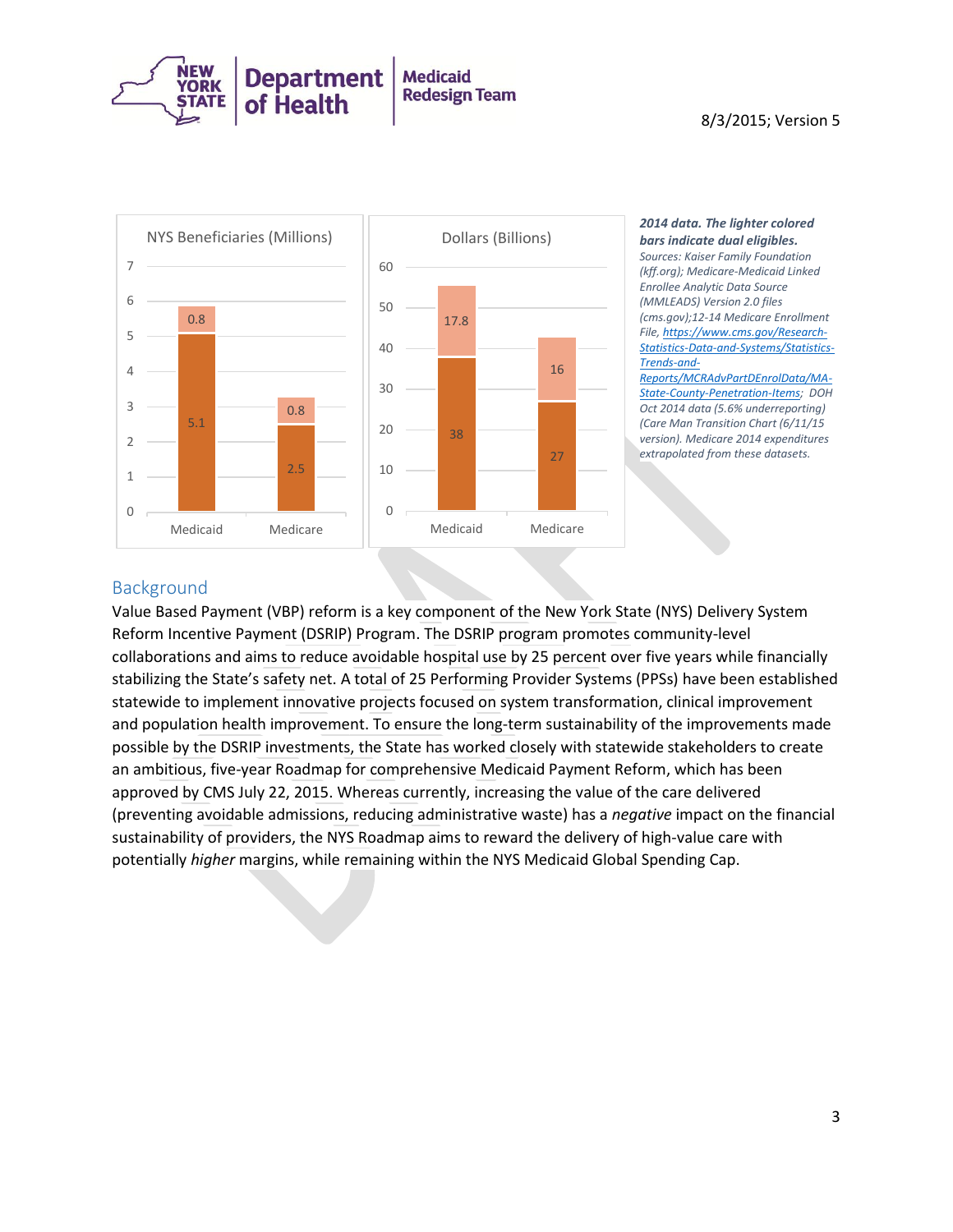

8/3/2015; Version 5



## Parallels between Medicaid and Medicare Payment Reform Goals

 $\overline{\phantom{a}}$ 

The goals of New York's State Medicaid Payment Reform Roadmap mirror the ambitions recently articulated for Medicare. Through regulatory and financial incentives, the Roadmap describes a path to a Medicaid payment model in which 80-90% of all Managed Care Organization (MCO) payments to providers will not only be value-based, but will leverage alternative payment models (APMs)<sup>1</sup> by the end of 2019. These ambitious and comprehensive goals, and the approach to achieving them, have been wholeheartedly embraced by Secretary Burwell, who recently announced earlier this year to have 50% of all Medicare Fee-for-Service payments channeled through APMs by the end of 2018.

<sup>&</sup>lt;sup>1</sup> Currently, most value-based payments consist of pay for performance (P4P) models where a bonus or withhold is tied to the achievement of (mostly process-based) quality targets. In these models, the underlying Fee-for-Service (FFS) payment mechanism remains intact, and there is no incentive for providers to take overall outcomes or costs into account. In Alternative Payment Mechanism, the core drive is to move away from FFS towards e.g. ACOs or bundled payments, where providers will ultimately get paid for outcomes rather than inputs, and are rewarded for delivering high value care. APMs take a patient-centered perspective (the money follows the patient) rather than the traditional provider-centered FFS model, driving providers to cooperate and improve the contribution of their collective efforts on the overall outcomes and costs for the patient.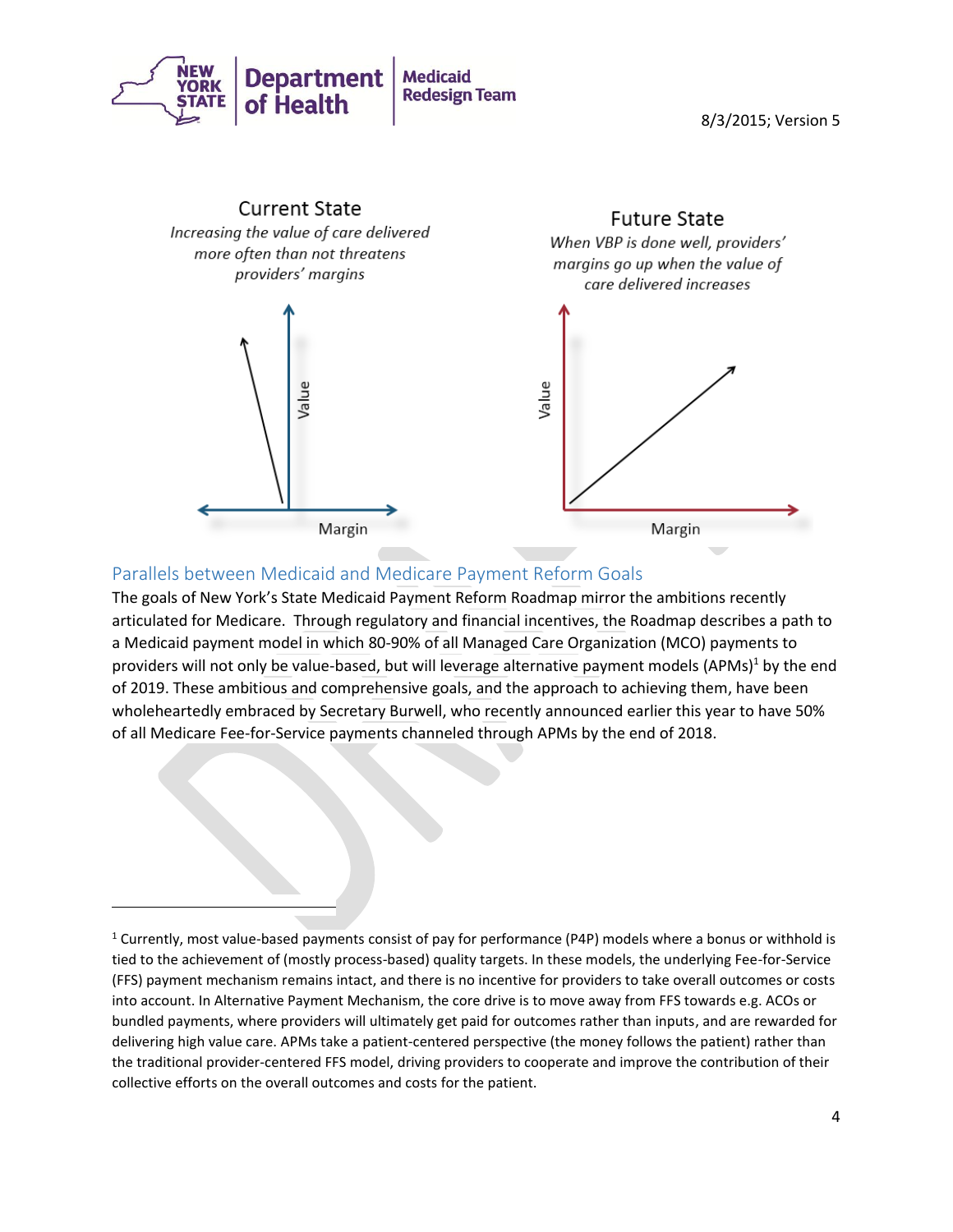

8/3/2015; Version 5

#### Comparing the NYS Medicaid and Medicare Payment Reforms

The NYS Medicaid Payment Reform Roadmap starts from a holistic and systematic perspective: 80-90% of the total of MCO to provider payments will have to leverage APMs. Building upon the latest research and (inter)national experience in payment reform, New York State recognizes that one size will not fit all: some types of patient care (such as maternity care) are optimally contracted and incentivized through bundled payments, for example, while integrated primary care may need its own specific sets of incentives. Likewise, the care for special needs subpopulations (such as the MLTC population) is more adequately contracted for through a total care for a specific subpopulation arrangement (a condition-specific or special-needs

#### **Fee-for-Service Medicare and Managed Care Medicaid**

Over the next few years, NYS will complete its transition process from a largely FFS-based Medicaid program to a program that is almost entirely Managed Care-based. To impact provider payments, then, New York State's payment reform focuses on how MCOs pay providers. In contrast, the starting point for Medicare's Innovation Models is predominantly the Medicare FFS population (which in NYS is still 65% of the overall Medicare population). This has important practical consequences which are discussed later in the proposal.

ACO). Similarly, some groups of providers may be better suited for a total care for a total population approach (moving towards an ACO with global capitation). On the other hand, others may prefer a more differentiated approach, competing with each other for some types of care (basic chronic care, elective care) while jointly contracting and being tightly integrated in their approach for the most vulnerable, comorbid patients with significant behavioral health needs.

| <b>NYS Medicaid VBP Roadmap APMs</b><br>(and unique feature(s) compared to Medicare APMs) | <b>Comparable Medicare VBP APMs</b>                 |
|-------------------------------------------------------------------------------------------|-----------------------------------------------------|
| All Care for Total Population                                                             | Medicare ACO                                        |
| Integrated Primary Care                                                                   | Comprehensive Primary Care Initiative;              |
| With shared savings based on reduced downstream                                           | Primary Care-led ACO;                               |
| costs.                                                                                    | Cardiovascular Disease Risk Reduction Model         |
| Bundles (acute and chronic)                                                               | <b>Bundled Payments for Care Improvement (BCPI)</b> |
| Bundles are based on national standard, are more                                          | <b>Oncology Care Model</b>                          |
| narrowly defined and do not necessarily start with                                        | Comprehensive Care for Joint Replacement Payment    |
| hospital admission.                                                                       | Model                                               |

The different APMs distinguished in the Roadmap can be mapped on those being tested by the Center for Medicare and Medicaid Innovation (CMMI):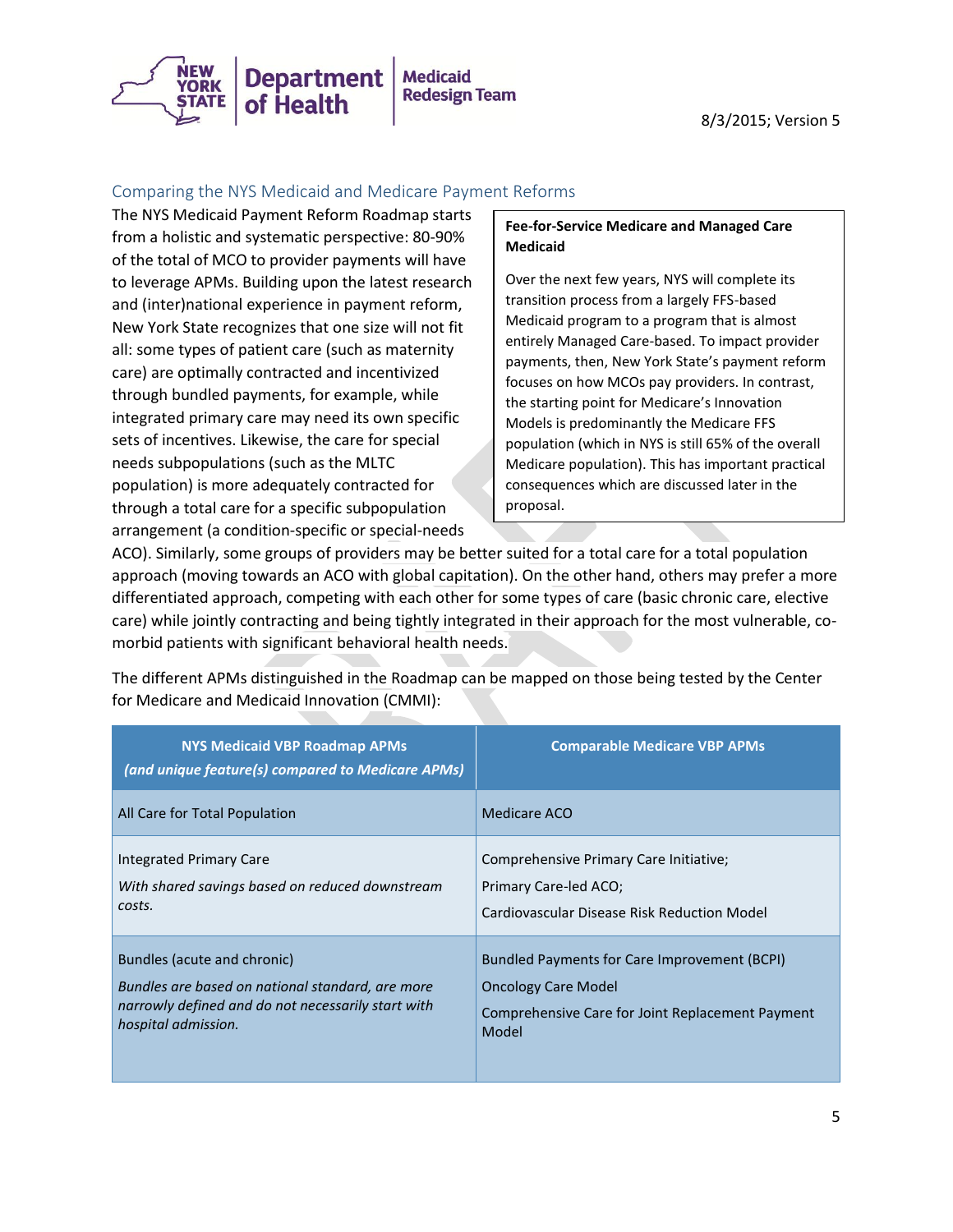

In addition, the NYS Medicaid Payment Reform Roadmap distinguishes between four levels of VBP, moving from shared savings to assuming risk and finally to full, upfront capitation or bundled payments. These levels can be mapped on the CMS's Payment Taxonomy Framework*<sup>3</sup>* as follows:

| <b>NYS Medicaid Level</b>                                                                                                                                                                               | <b>Medicare Category</b>                                                                |
|---------------------------------------------------------------------------------------------------------------------------------------------------------------------------------------------------------|-----------------------------------------------------------------------------------------|
| <b>NA</b>                                                                                                                                                                                               | Category 1 - Fee-for-Service with no link of payment to<br>quality                      |
| Level $0$ – Does not count towards the 80-90% goal                                                                                                                                                      | Category 2 - Fee-for-Service with a link of payment to<br>quality                       |
| Level 1 – Upside only arrangements, built on FFS<br>architecture (retrospective reconciliation)<br>Level $2 - Up$ and downside arrangement, built on FFS<br>architecture (retrospective reconciliation) | Category 3 - Alternative payment models built on Fee-<br>for-Service (FFS) architecture |
| Level 3 – Per Member/Patient per Month payments<br>(capitation/ prospective bundled payments)                                                                                                           | Category 4 - Population-based payment                                                   |

 $\overline{\phantom{a}}$ 

<sup>&</sup>lt;sup>2</sup> In NYS Medicaid, this population is called the HARP (Health and Recovery Plan) population.

*<sup>3</sup>* Better Care. Smarter Spending. Healthier People: Paying Providers for Value, Not Volume. CMS Fact Sheet, 01-25- 2015. www.cms.gov/Newsroom/MediaReleaseDatabase/Fact-sheets/2015-Fact-sheets-items/2015-01-26-3.html.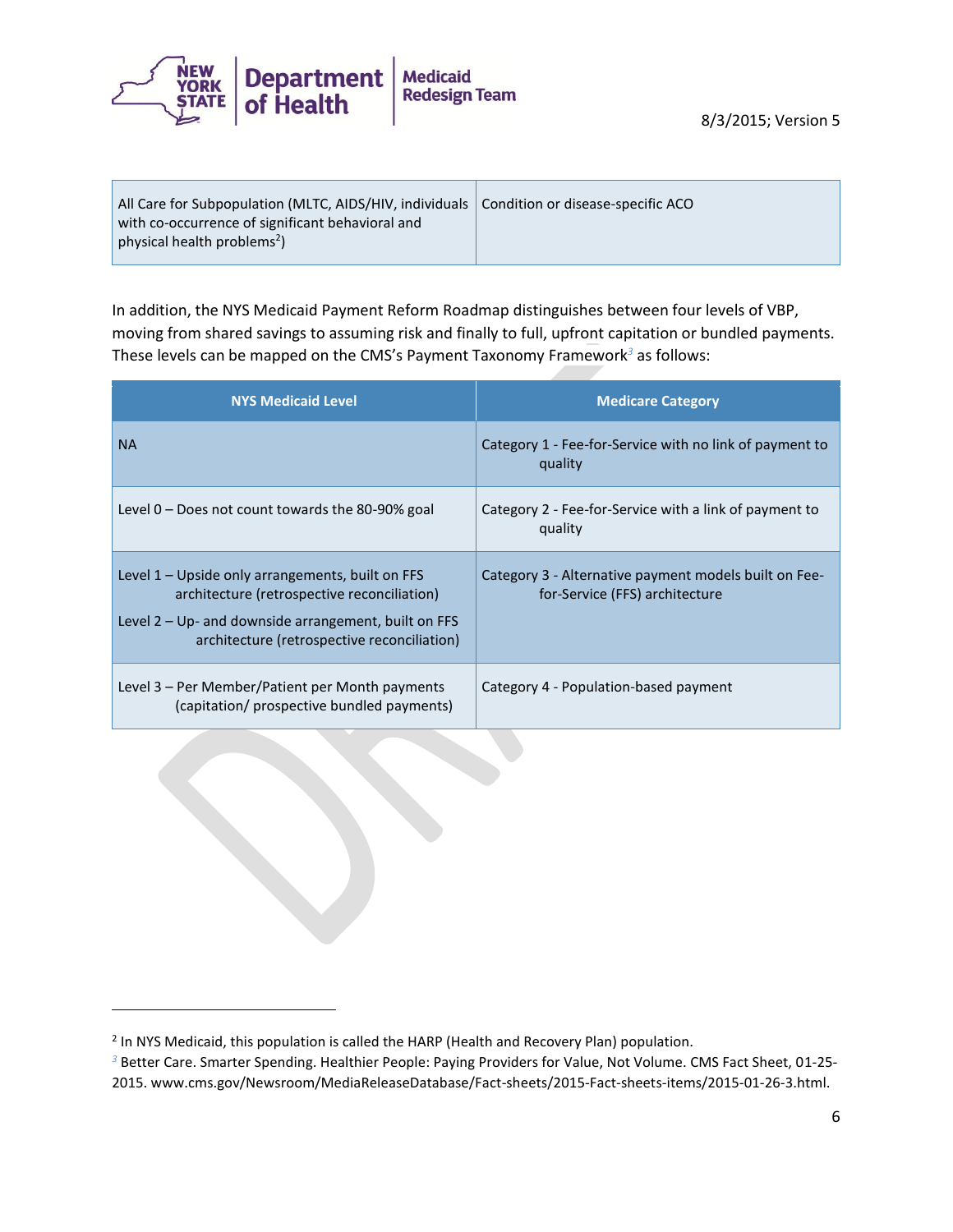

As is the case in most Innovation models tested by the CMMI, the percentages of savings (or losses) to be shared with providers are not just dependent on the financial results, but also on the outcomes of care realized. (For more details, see the NYS Medicaid Payment Reform Roadmap).

The NYS Roadmap, then, in many ways builds upon the insights and lessons learned by CMS' Innovative Center. It presents an overall vision of how the different APMs can be juxtaposed in varying ways to add up to a meaningful, mutually reinforcing whole, in which 80-90% of the *total* of provider payments will become value-based by 2019.

# The Case for Further Medicaid/Medicare Payment Reform Alignment

For both NYS Medicaid and Medicare, the goal of payment reform is to create the proper incentives for providers to deliver high quality, integrated and patient centered care at a reasonable price. With this joint goal in mind, many of the

#### **The NYS Dual Eligible Population and FIDA**

The dual eligible population may seem relatively small (some 15% of Medicaid beneficiaries are also eligible for Medicare), but these 800,000 individuals comprise over 25% of total Medicaid spending, and over 33% of Medicare spending in NYS. Many of these individuals use long term care services (LTCS) as well as hospital and other services; the former costs are covered by Medicaid (often through a MLTC plan); the latter are generally covered by Medicare.

The potential quality and efficiency benefits of the 'pooling' of Medicaid and Medicare dollars described in the text was the starting point of the joint CMS and NYS Department of Health Fully Integrated Duals Advantage (FIDA) program. This program is focused on those dually eligible beneficiaries with the largest health needs (and corresponding total costs). Creating one integrated MCO for the total Medicaid-Medicare costs for this population is a promising approach. The State's suggestions in this proposal should be seen as complementary, increasing the opportunities to improve the quality and efficiency of the care for this most vulnerable group.

stakeholders articulated a strong desire for alignment between the Medicaid and Medicare reforms in the State of New York during the process of creating the Medicaid Roadmap. Main arguments included the promise of reduced complexity and administrative burden for providers, the improved ability to strengthen financially weak Safety Net providers, and the opportunity to better address the significant quality and efficiency gaps impeding the care for the dually eligible population. In addition, further alignment in the third largest State in terms of Medicare spending offers the possibility for CMS to make a significant step towards its goal of 50% APM spending by 2018.

## Improving the Quality of Care for Patients

 $\overline{\phantom{a}}$ 

The fragmentations in payment methodologies within and between Medicaid and Medicare are mirrored in the fragmented experiences of patients having to navigate care across these systems. Especially for the dually eligible individuals, this experience is matched by significant loss of quality (and cost).<sup>4</sup> Many patients covered by NYS Medicaid's Managed Long Term Care (MLTC) Plans regularly

<sup>4</sup> Committee on Quality of Health Care in America. *Crossing the quality chasm: a new health system for the 21st century.* Washington, DC: National Academy Press; 2001; Chattopadhyay A, Bindman AB. Linking a comprehensive payment model to comprehensive care of frail elderly patients: a dual approach. *JAMA*. 2010;304:1948-9; Samis S, Detty A, Birnbaum M. *Integrating and Improving Care for Dual Medicare-Medicaid Enrollees: New York's Proposed Fully Integrated Duals Advantage (FIDA) Program*. New York: United Hospital Fund, 2012.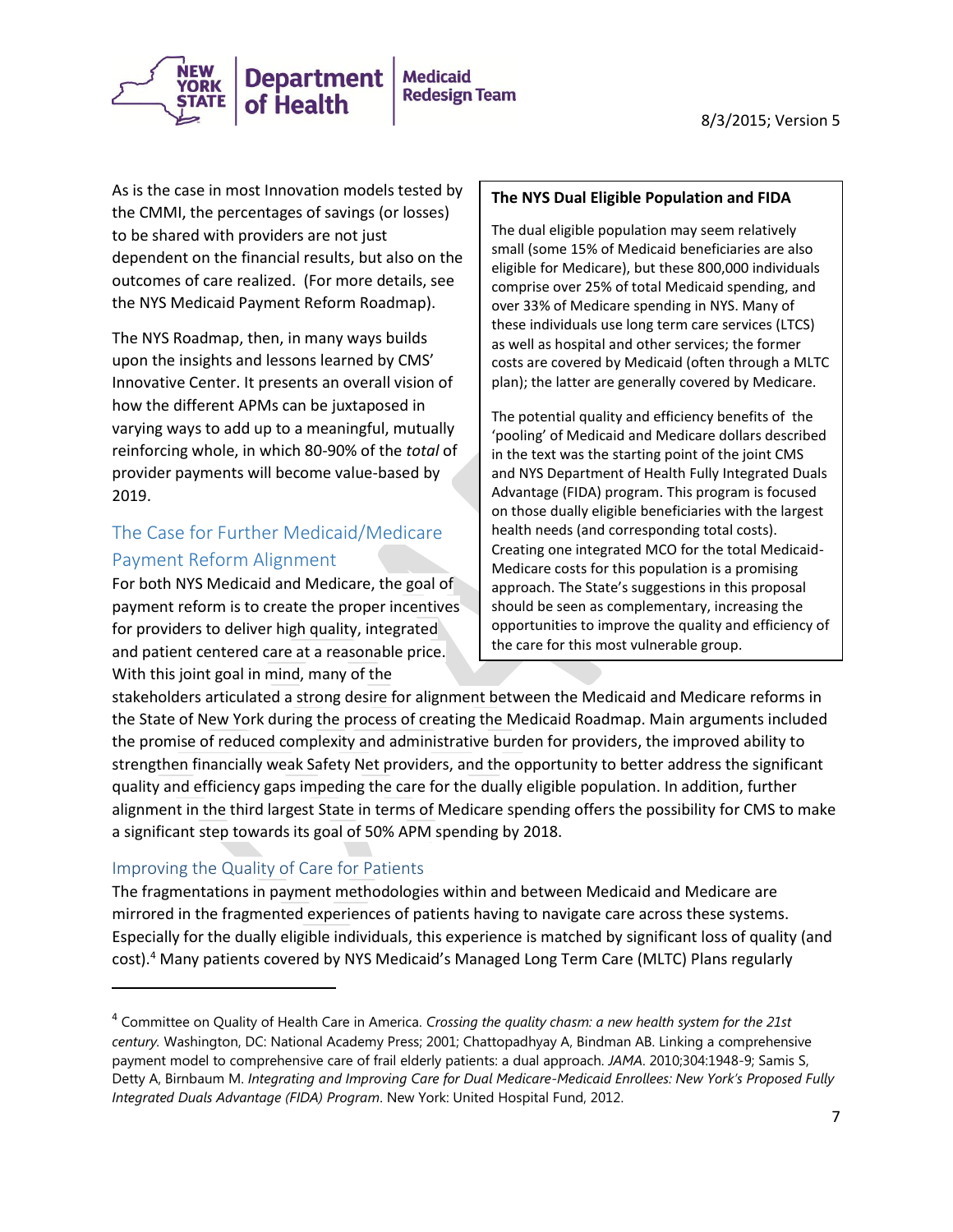

alternate between home care, nursing home care (Medicaid MLTC) and hospital care (mostly Medicare). Many MLTC providers recognize the substantial quality and efficiency gains that are achievable by e.g. reducing the number of people whose end-of-life care is characterized by repeated acute hospital admissions rather than by well-managed care in their home environment. Yet the financial incentives are simply too stacked up against them. A relatively small investment on the Medicaid side of the Medicaid-Medicare divide would save many Medicare dollars, but as long as (virtually) pooling the funds for these dual eligible patients remains impossible or prohibitively complicated, no progress will be made. Similarly, improvements to acute stroke care and other acute conditions affecting the elderly (mostly paid for by Medicare) have the opportunity to significantly reduce long term care dependencies which are often at the expense of the NYS Medicaid program. Again, more closely aligning the Medicare and Medicaid paths to payment reform will realize significant additional savings while increasing care outcomes for both the Medicaid and Medicare program.

These improvements are not limited to the Duals: because of the improved clinical and quality alignment across delivery system reform initiatives facilitated through the proposed alignment, Medicare- and Medicaid-only beneficiaries will equally benefit.

#### Increasing Impact by Reducing Complexity for Providers

l

Embracing APMs is a large step for providers, requiring nothing less than a business model change, in addition to significant investments in people and infrastructure. Although the impact of having one significant group of payers (NYS Medicaid MCOs) move towards APMs in a standardized way is substantial, the challenge remains that the next largest payer – Medicare – has its own payment mechanisms, with often contradictory incentives and administrative requirements. Having non-aligned, ambitious payment reform programs running in parallel is a grave risk to the success of both programs. When these programs move in unison, on the other hand, a strong incentive is created for providers to fully embrace the transformation from 'volume' to 'value', while significantly reducing the complexity of the required organizational change.

#### Improved Ability to Strengthen Financially Weak Essential Safety Net Providers

A core goal for DSRIP and its associated payment reform is to create a financially sustainable Safety Net for the State's most vulnerable citizens. In many instances, this will require a substantial restructuring of these organizations, which is turn will only be viable when the underlying payment system starts to reward prevention over (re-)admissions, and care coordination over fragmentation. In New York State, many Safety Net providers (especially those Upstate) are heavily reliant on Medicare payments for their financial survival; Medicaid reform in and by itself will not suffice if Medicare incentives remain unchanged. Standardizing incentives across Medicaid and Medicare will make the transformation efforts of these financially fragile organizations both urgent enough and feasible.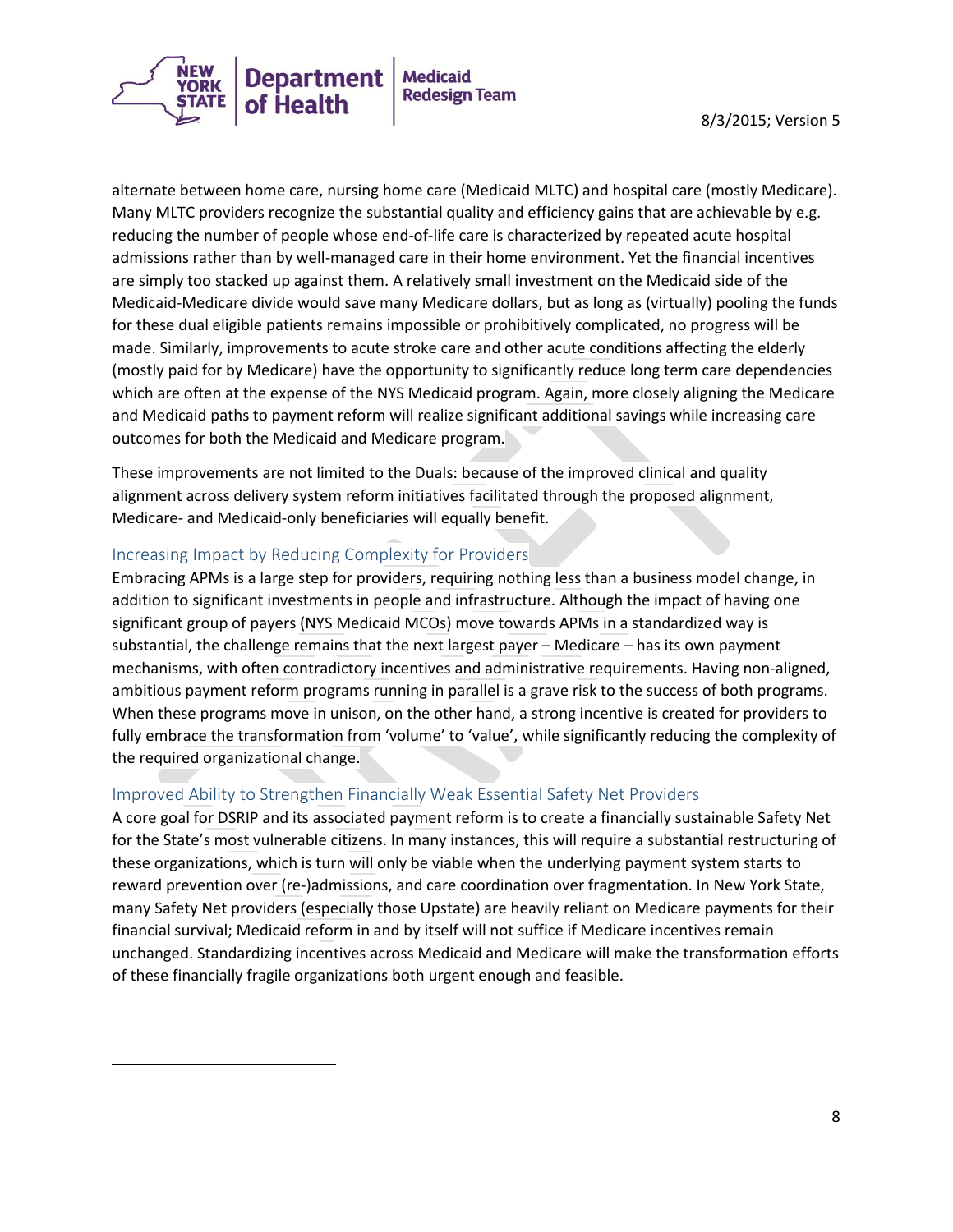

#### Why Partner with New York?

 $\overline{\phantom{a}}$ 

As one of the largest States in the country, New York State ranks third or fourth in total number of Medicare beneficiaries ( $>$  3 million), and total annual spend ( $>$  \$34 billion).<sup>5</sup> Aligning the NYS Medicaid reform with the proposed Medicare payment reform will be a significant step for CMS to achieve its goals of realizing 30% of Medicare payments tied to quality or value through alternative payment models by the end of 2016, and 50% of payments by the end of 2018. At this moment, providers see the CMMI Innovation Models as a broad array of individual options they can choose from if they want. The way the NYS payment reform model presents an integrated framework of APMs will help providers to see how the pieces of the puzzle (the individual APMs) can actually fit together in a meaningful, mutually reinforcing way.

In addition, the Roadmap has been created in a process with very active stakeholder participation. Currently, details of the VBP design are being fleshed out in 16 subcommittees, involving over 400 individuals representing all types of providers, managed care organizations, trade organizations, professionals, patient advocates, legal experts, population health & social determinants of health experts, and so forth. This unique amount of direct stakeholder involvement creates a strong commitment to the goals that the State has set. This is a strong foundation for CMS to help realize its goal of 50% of Medicare payments tied to quality or value through APMs by the end of 2018.

## Suggested Approaches for Medicaid/Medicare Payment Reform Alignment in NYS As mentioned in the introduction, the short version of NYS' proposal is simple:

- 1 NYS proposes to allow its providers and Managed Care Organizations to include Medicaid beneficiaries in CMS innovative payment models. These have already been included in the Roadmap as off-menu options that would be automatically accepted as valid Level 1 or higher VBP arrangements.
- 2 In parallel, NYS requests CMS to allow NYS providers to include Medicare FFS beneficiaries in the VBP Arrangements outlined in the NYS Payment Reform Roadmap.
- 3 Simultaneously, NYS will work with its Medicare Advantage plans to realize a complimentary alignment
- 4 NYS proposes to allow Montefiore Health System to be the first Accountable Care Organization in the country that seamlessly encompasses both duals and Medicaid- and Medicare-only beneficiaries, managing population health and assuming financial risk across the entire spectrum.

<sup>5</sup> 2012 resp. 2009 data, Kaiser Family Foundation data [\(http://kff.org/medicare/state-indicator/total-medicare](http://kff.org/medicare/state-indicator/total-medicare-beneficiaries/)[beneficiaries/\)](http://kff.org/medicare/state-indicator/total-medicare-beneficiaries/). California and Florida are ranked first and second. Depending on the exact year and metric, NYS and Texas alternate 3<sup>rd</sup> and 4<sup>th</sup> position.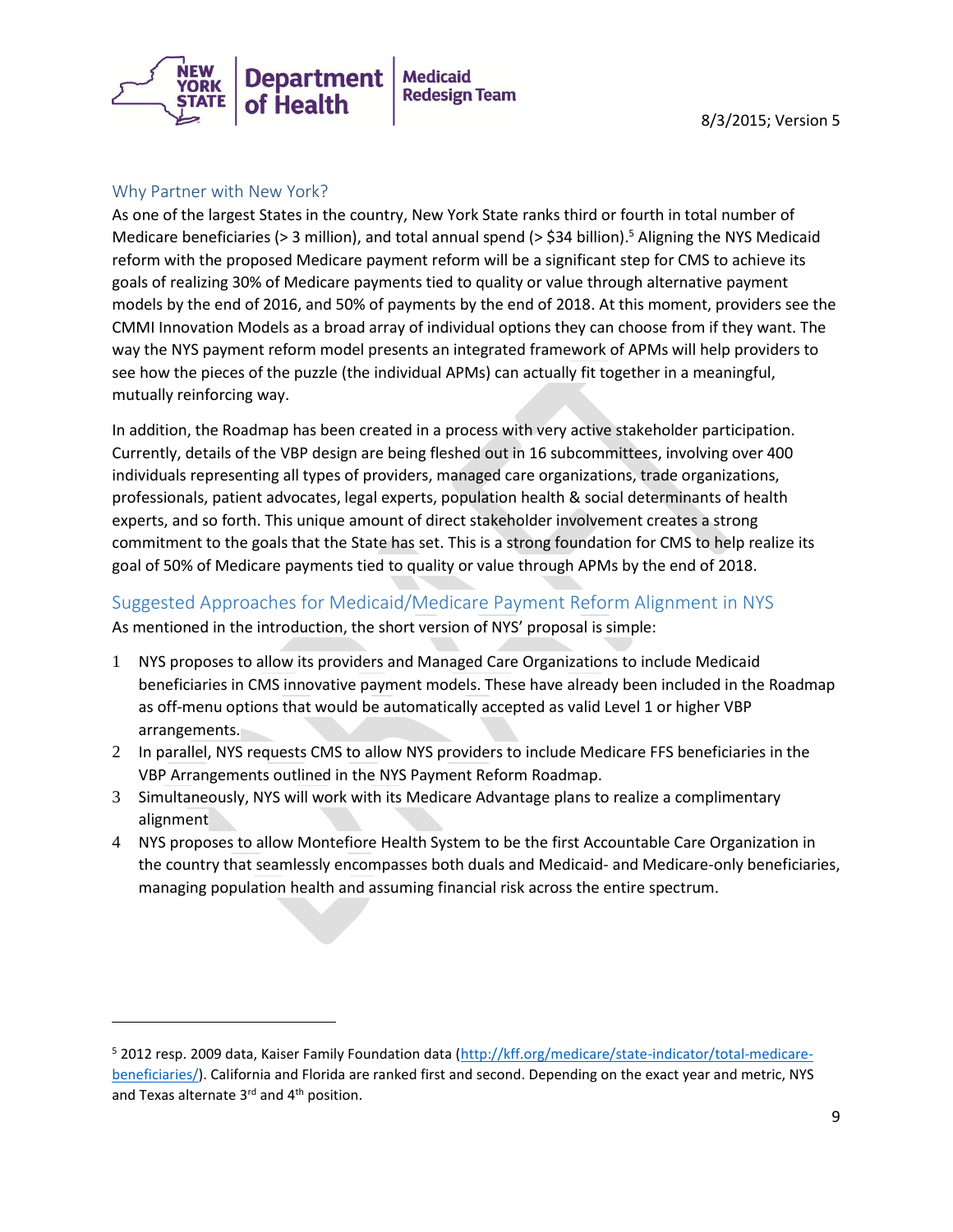

## Allowing NYS Providers to include Medicaid MCO beneficiaries in Medicare CMMI Innovation Models

NYS providers have been very active and successful participants in several Medicare CMMI Innovation Models (the ACO models, the BCPI program, Primary Care Initiatives, amongst others). NYS proposes to allow its providers and Managed Care Organizations to include Medicaid beneficiaries in CMS innovative payment models ((including the new Cardiovascular Risk Reduction Model). These CMMI models have already been included in the Roadmap as 'off-menu' options that would be automatically accepted as valid Level 1 or higher VBP arrangements. This approach could be especially attractive for those providers already participating (or considering to participate) in one or more of these models. As these MCO Medicaid-only "off menu" options fall within the parameters of the 1115 waiver and do not affect any of the arrangements for Medicare FFS only or duals, they do not generate any specific requests of CMS.

### Allowing NYS Providers to include Medicare FFS beneficiaries in the NYS VBP arrangements<sup>6</sup>

The large majority of the 3.3 million NYS Medicare beneficiaries is Medicare-only (2.5 million), and over 65% of Medicare beneficiaries are still enrolled in Medicare FFS.<sup>7</sup> To significantly increase the numbers of Medicare FFS patients that are channeled through APMs, and thereby increase the overall positive impact of aligned payment reform incentives on the value delivered by the New York State provider community, the State requests that CMS allows providers to include Medicare FFS-only patients in the VBP payment models outlined by the NYS Medicaid Payment Reform Roadmap. This implies that providers could include Medicare patients in their bundled payment arrangements, advanced primary care arrangements, subpopulation arrangements (where applicable) and total population (ACO) arrangements, following the standard guidelines for baseline- and shared savings/losses calculations and outcome reporting as established in the Roadmap.<sup>8</sup>

In this approach, the Medicaid MCOs would not play a role in the administration of the VBP models to the Medicare FFS only population: providers would continue to receive Medicare reimbursement from CMS directly through the current payment systems. The State would assume the role of administrator for the Medicare FFS population: calculate and administer baseline data, shared savings, potential shared losses and (if required) adaptations to risk adjustment models for the Medicare FFS patients. Because the State is already set to fulfill these functions for the Medicaid MCO population, this additional task will require limited efforts (for the Medicaid MCO population, this is a 'shared service' for

l

 $6$  At this point, our proposal excludes the developmentally disabled dually eligible population, as this population is not yet transitioned to Medicaid Managed Care.

<sup>7</sup> Medicare Enrollment 6-15 file, https://www.cms.gov/Research-Statistics-Data-and-Systems/Statistics-Trendsand-Reports/MCRAdvPartDEnrolData/MA-State-County-Penetration-Items

<sup>&</sup>lt;sup>8</sup> These guidelines are currently being further detailed by DOH based on recommendations from the VBP Work Group and its Subcommittees.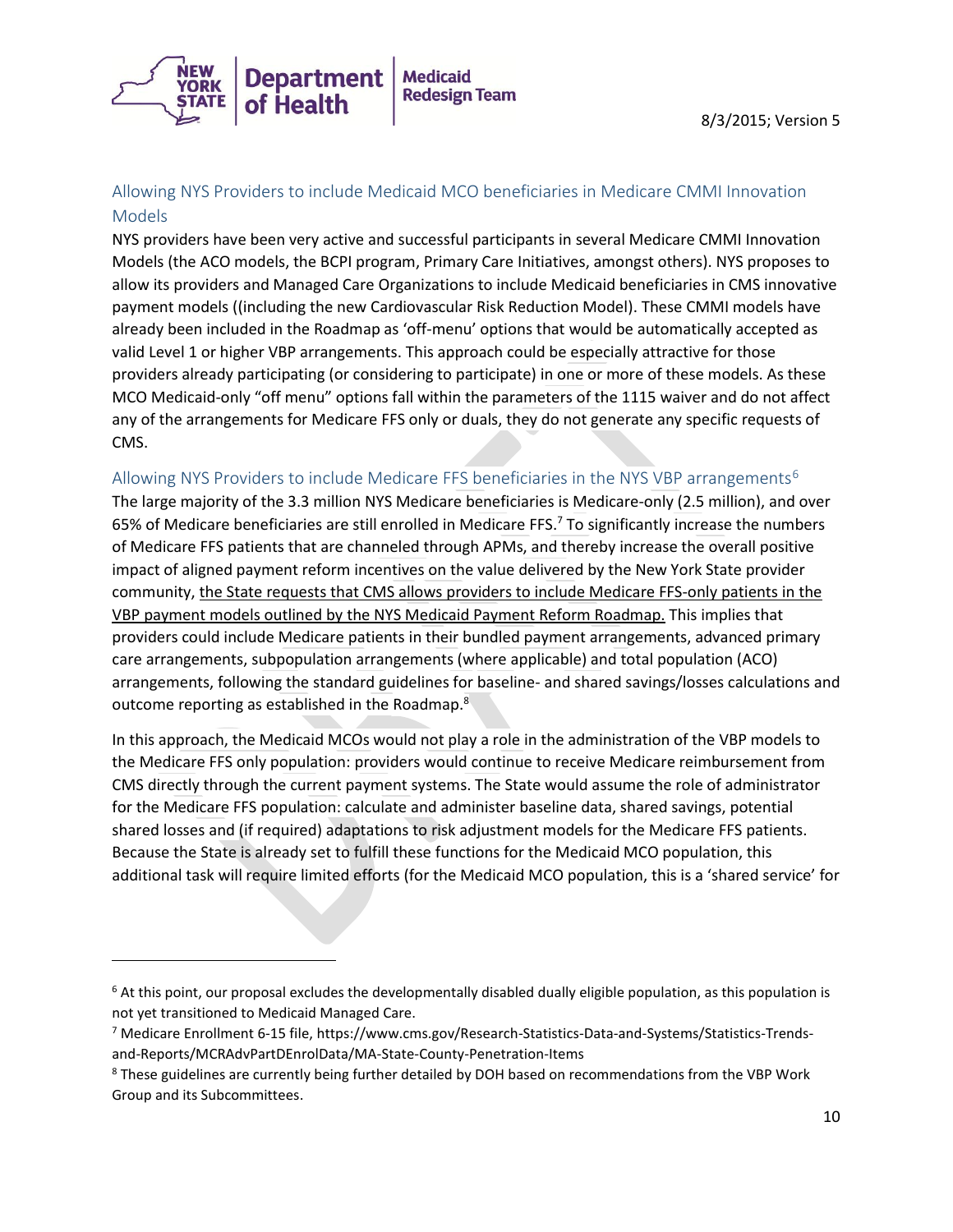

both providers and MCOs). <sup>9</sup> NYS will report to CMS on a quarterly basis on enrollment, shared savings, quality outcomes, and other relevant trends.

Based on the State's strong track record in bending the cost curve in Medicaid, a similar reduction in overall growth rate of Medicare costs for the included Medicare FFS beneficiaries is expected. In the initial two years, the State proposes to perform this administrative role at no cost to CMS: potential savings would be shared between providers and CMS. When, after two years, the Medicare cost growth rate has been reduced to a to-be-determined level, the State would request a limited portion of these savings for its administrative efforts.

| <b>Inclusion of Medicare-only beneficiaries in NYS Medicaid VBP Models</b> |                                                                                                                                                                                                                                                                                                                                                                                                                                                                                             |
|----------------------------------------------------------------------------|---------------------------------------------------------------------------------------------------------------------------------------------------------------------------------------------------------------------------------------------------------------------------------------------------------------------------------------------------------------------------------------------------------------------------------------------------------------------------------------------|
| <b>Benefit</b>                                                             | -Allows providers opting for NYS Medicaid VBP models to include Medicare-only<br>FFS beneficiaries into these models leveraging the same infrastructure and<br>organizational change required for both populations<br>-Increases volume of Medicare FFS population being served through APM<br>models, thus directly driving towards CMS' 2016 and 2018 APM goals.<br>- Increases the momentum for providers to embrace Medicaid VBP models, thus<br>helps to realize the State's VBP goals |
| <b>Role of MCO</b>                                                         | The MCO would not be involved in either the management or the<br>financial/administrative handling of the Medicare FFS beneficiaries.                                                                                                                                                                                                                                                                                                                                                       |
| <b>Actions for State</b>                                                   | The State would assume responsibility for the calculation and administration of<br>baseline data, shared savings, potential shared losses, and adaptations to risk<br>adjustment models for the Medicare FFS patients. NYS will inform report to CMS<br>on a quarterly basis.                                                                                                                                                                                                               |
| <b>Request to CMS</b>                                                      | The State requests that CMS allows providers to include Medicare FFS patients in<br>the NYS Medicaid Reform payment models. Additional details (beneficiaries to<br>be excluded; desired adaptations to risk-adjustment models and so forth) can be<br>further discussed.                                                                                                                                                                                                                   |

In addition to the Medicare-only beneficiaries, there are approximately 800,000 dual eligibles in New York State. Although this is only approx. 25% of Medicare beneficiaries in NYS, they account for over 35% percent of Medicare spending (an estimated 16 billion dollars) and 33% percent of Medicaid spending, or about \$17.8 billion a year. Including the Medicare FFS individuals amongst these would meaningfully increase the volume of Medicare payments channeled through APMs. Likewise, including these duals would strengthen NYS' goals and further help the providers in realizing the common payment reform goals outlined above. Finally, improved care for these beneficiaries could reduce long term dependency on Long Term Care Services, thus enhancing quality of life and reducing the growth of

 $\overline{\phantom{a}}$ 

<sup>9</sup> This arrangement assumes that at least initially, Level 3 arrangements (prospective payments) are out of scope. The State suggests to start discussing the appropriate approach for those providers aiming at a Level 3 VBP arrangements after one or two years of experience with the approach proposed here.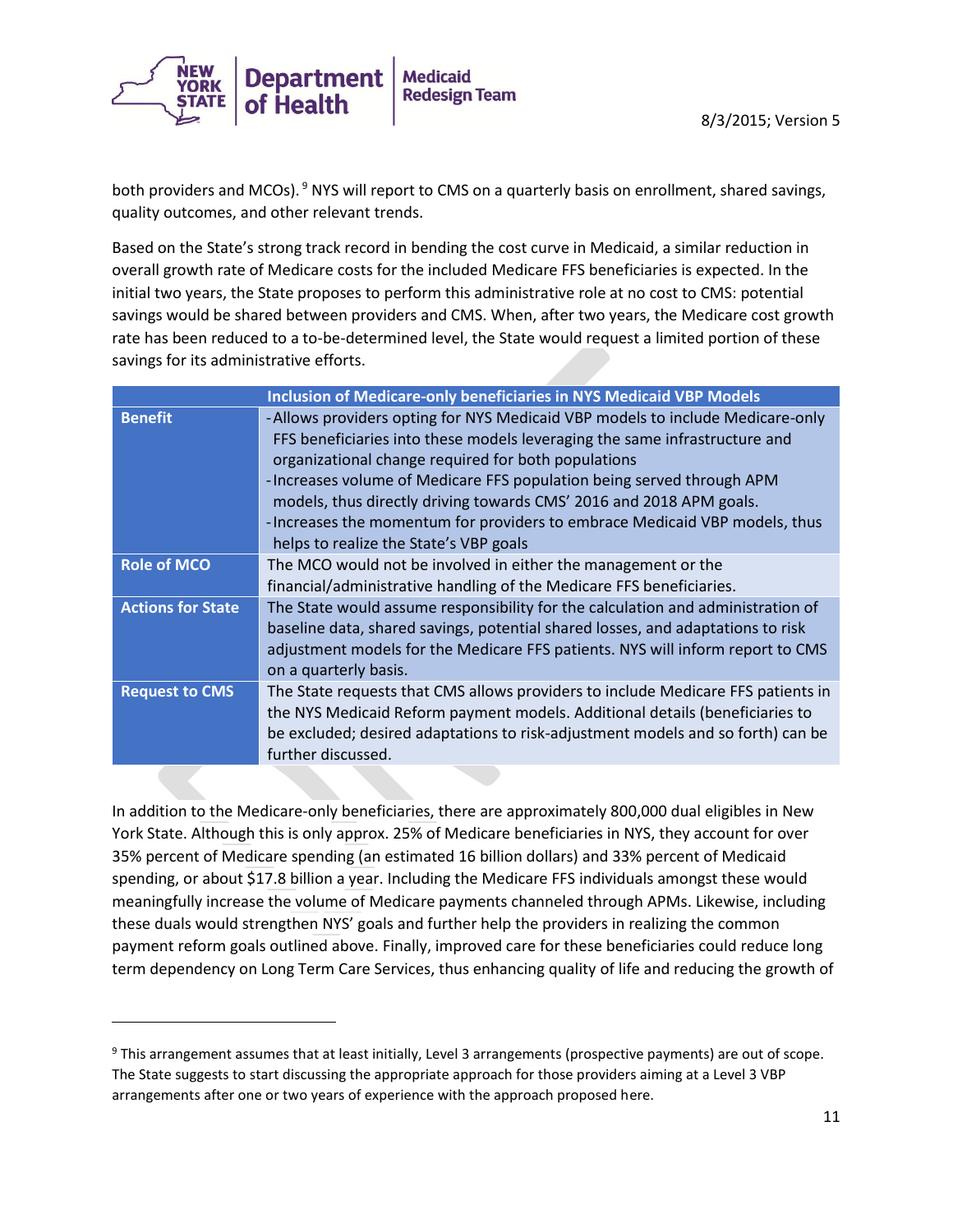

the most expensive duals category.<sup>10</sup> Therefore, the State requests that CMS also allows providers to include duals in the VBP payment models outlined by the NYS Medicaid Payment Reform Roadmap. As above, this implies that providers could include these duals in their bundled payment arrangements, advanced primary care arrangements, subpopulation arrangements (where applicable) and total population (ACO) arrangements, following the standard guidelines for baseline- and shared savings/losses calculations and outcome reporting as established in the Roadmap.<sup>11</sup>

NYS will maximally enroll these individuals in Managed Care plans (including Managed Long Term Care (MLTC) plans) for the Medicaid component of the expenditures. Unlike the existing FIDA program, MCOs would not play a role in the management or administration of the Medicare FFS component of the expenditures for these duals. In line with the philosophy of both the NYS and CMMI's payment reforms, the *providers* would be primarily responsible for achieving total cost of care savings in their APMs for these patients. The State would facilitate the providers and MCOs by calculating and administering baseline data, shared savings, potential shared losses and (if required) adaptations to risk adjustment models for these patients, at the total cost of care per APM, including both Medicaid and Medicare components. The savings (and risk) not accruing to the providers would be divided equally among the MCOs and CMS (preferred model) or through another method of allocation (as e.g. the proportion of Medicaid vs Medicare funding within this dual population).

NYS will report to CMS on a quarterly basis on enrollment, shared savings, quality outcomes, and other relevant trends. The State will closely monitor (and report to CMS) the Medicaid – Medicare cost expenditures ratio and total trends for the duals to avoid potential cost-shifting.

As above, in the initial two years, the State proposes to perform this administrative role at no cost to CMS. When, after two years, the Medicare component cost growth rate in this population has been reduced to a to-be-determined level, the State would request a limited portion of these savings for its administrative efforts.

|                | Inclusion of dually eligible Medicare FFS beneficiaries in Medicaid VBP Models |
|----------------|--------------------------------------------------------------------------------|
| <b>Benefit</b> | -Allows providers opting for NYS Medicaid VBP models to include Medicare FFS   |
|                | duals into these models, thereby enabling them to leverage the same            |
|                | infrastructure and organizational arrangements for both Medicaid and this dual |
|                | population.                                                                    |
|                | -Increases the volume of Medicare FFS population being served through APM      |
|                | models, directly serving CMS' 2016 and 2018 APM goals.                         |
|                | -Increases the volume of Medicaid beneficiaries being served through the New   |
|                | York State VBP models                                                          |

 $\overline{\phantom{a}}$ 

<sup>&</sup>lt;sup>10</sup> Al Dobson, 'Can Medicare Acute and Post-Acute Care Payment Bundles Improve Care for Dual Eligibles'?,

National Dual Eligibles Summit 2012, http://www.ehcca.com/presentations/dualeligible1/3.5.pdf.

 $11$  These guidelines will be further detailed in the forthcoming months.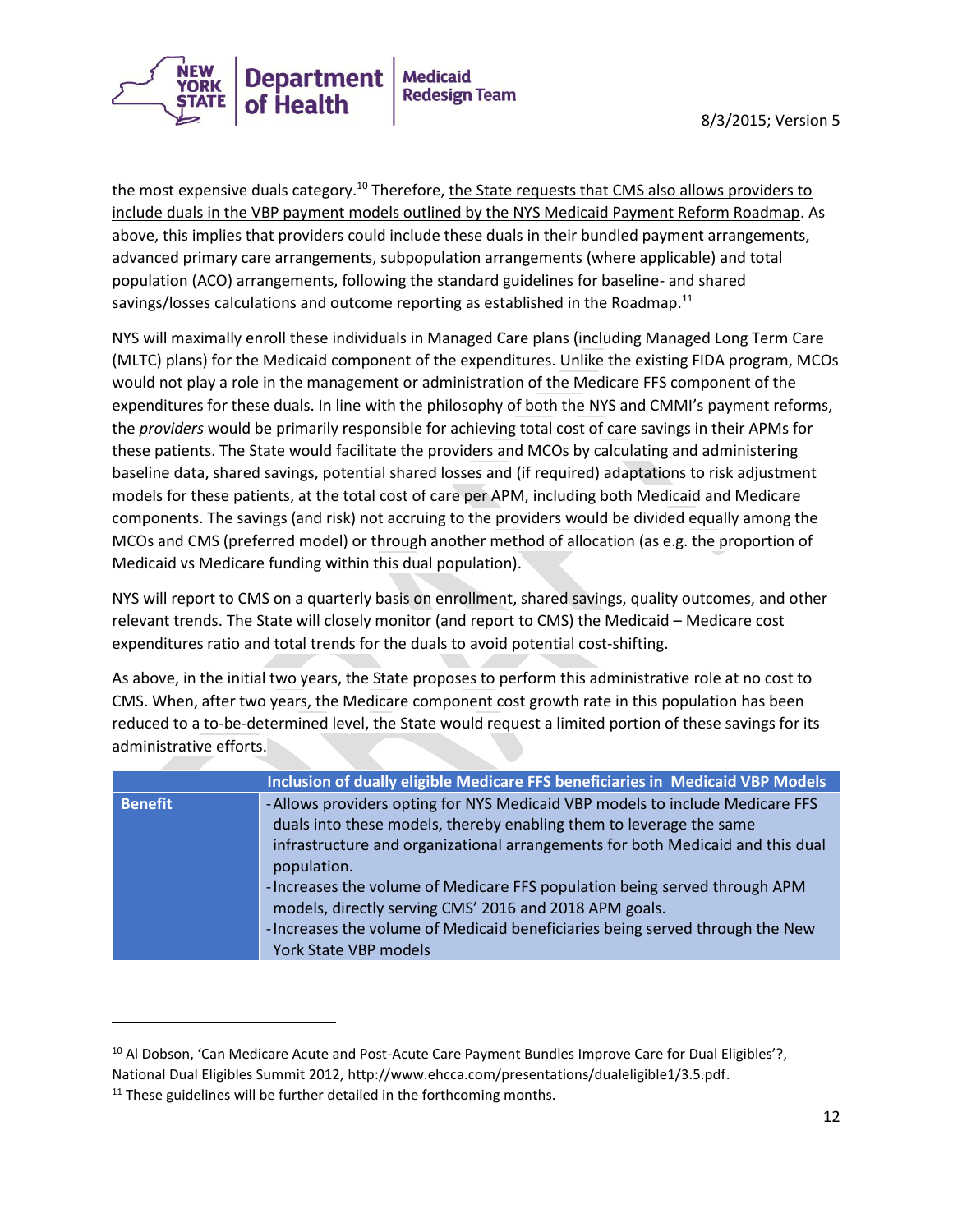

| <b>Role of MCO</b>       | This population would be enrolled in Managed Care for the Medicaid<br>component. The MCO would not be involved in either the management or the<br>financial/administrative handling of the Medicare FFS component of this care.                                                                                                                                                                                                                                                                                                                                               |
|--------------------------|-------------------------------------------------------------------------------------------------------------------------------------------------------------------------------------------------------------------------------------------------------------------------------------------------------------------------------------------------------------------------------------------------------------------------------------------------------------------------------------------------------------------------------------------------------------------------------|
| <b>Actions for State</b> | Where that has not already happened, the State would enroll these beneficiaries<br>in Managed Care for the Medicaid component. Subsequently, it would assume<br>responsibility for the calculation and administration of baseline data, shared<br>savings, potential shared losses, and (if required) adaptations to risk adjustment<br>models for these duals, all at the total cost of care per APM (including Medicare<br>and Medicaid).                                                                                                                                   |
| <b>Request to CMS</b>    | The State requests that CMS allows providers to include the Medicare<br>component of Medicare FFS dual beneficiaries in the NYS Medicaid Reform<br>payment models. Additional details (beneficiaries to be excluded; desired<br>adaptations to risk-adjustment models and so forth) to be further discussed. The<br>savings (and risk) not accruing to the providers would be divided equally among<br>the MCOs and CMS (preferred model) or through another method of allocation<br>(as e.g. the proportion of Medicaid vs Medicare funding within this dual<br>population). |

## Stimulate Medicare Advantage plans to align their payment methods with NYS Medicaid Roadmap and CMMI models

In NYS, 35% of Medicare beneficiaries are enrolled in Medicare Advantage plans. In some counties, such as Niagara and Eerie County, but also the Bronx, more than 50% of beneficiaries are enrolled in Medicare Advantage plans. In some cases, these plans are owned by insurers that also provide Managed Care Plans for Medicaid beneficiaries.

The State will work with these plans to request maximal alignment between the MCO and MA plans, so that providers are confronted with maximally similar VBP arrangements, rules and outcome measures. This increases the opportunity for both providers and Medicare Advantage plans to align contracts across payers, better integrate the delivery of care and create shared savings. This would not be an actual integration of these plans or of the risk pools; financially, the MCO and MA plans would be operated independently from each other as they are now. Shared savings/losses could either be compartmentalized per system (Medicaid/Medicare), or contractual arrangements could be created between the plans to allow for 'virtual' pooling within the statutory limits in place for both types of plans.

| Working with Medicare Advantage Plans to align with Medicaid Payment<br><b>Reforms and CMMI models</b> |                                                                                                                                                                                                                        |
|--------------------------------------------------------------------------------------------------------|------------------------------------------------------------------------------------------------------------------------------------------------------------------------------------------------------------------------|
| <b>Benefit</b>                                                                                         | -Creates another option to integrate and better align Medicaid and Medicare<br>spend through aiming at the MLTC duals within Medicare Advantage.<br>- Furthers momentum for CMS' ambitions for Medicare Payment Reform |